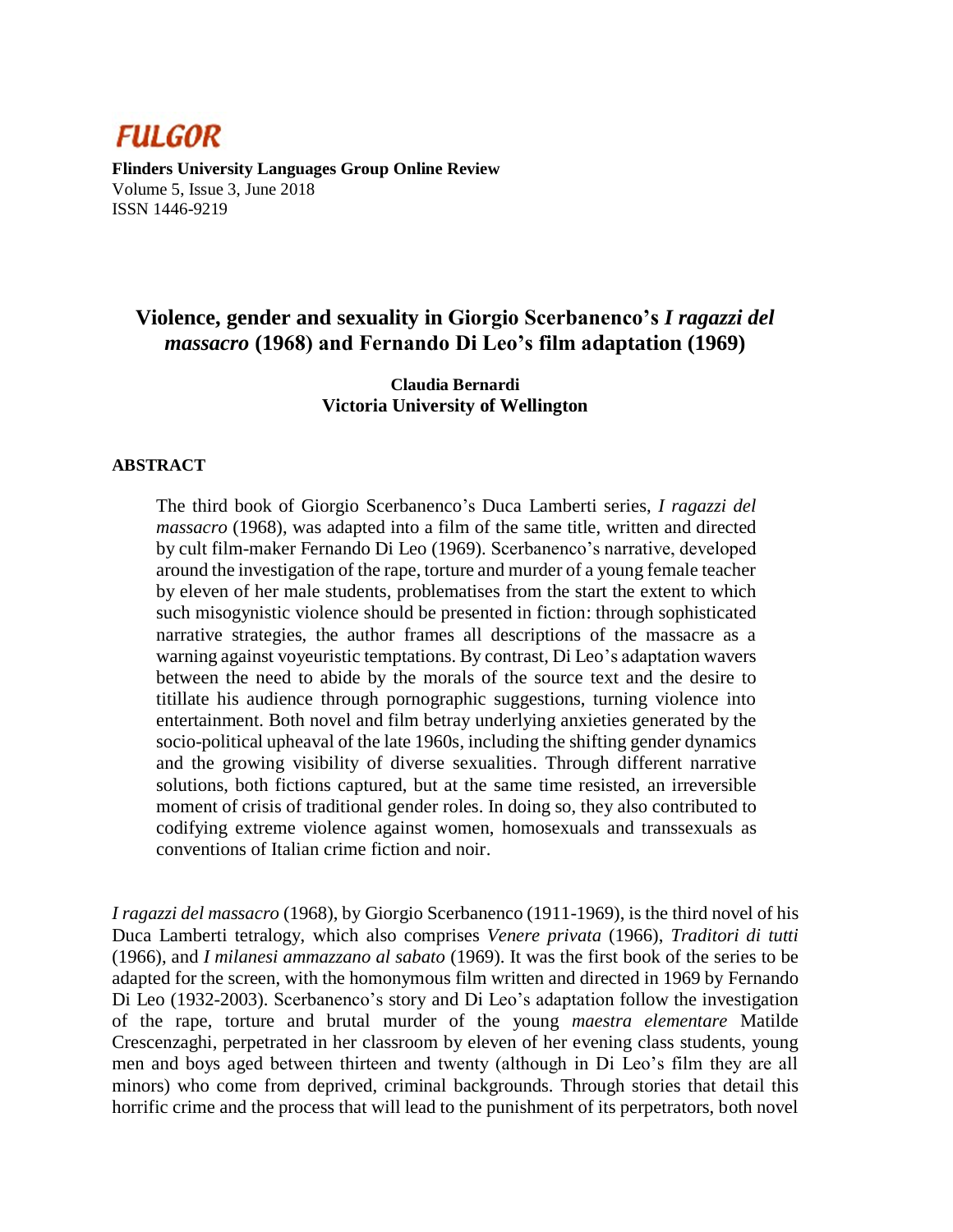and film engage with the anxieties generated by the rapid social and cultural changes that were taking place in Italy in the late 1960s. In particular, adopting conventions that are specific to the crime fiction genre, they capture the discontent, tensions and fears that marked the transition from the economic miracle period (1950-1963) to the *contestazione* years, when, between 1968 and 1969, the global movement against the Vietnam war found its Italian expression in student-led protests that defied bourgeois ideology and the institutions that represented it. At the heart of both works lies an ideological conflict between the flawed but determined champion of justice embodied by inspector Duca Lamberti and the underprivileged boys/young men who have committed the terrible crime, a conflict that is rendered more complex by the parallel tension between Lamberti's idealistic search for justice and the many layers of hypocrisy, complicity and indifference of the Milanese middle class he encounters in the course of his investigation. Indeed, critics such as Gordiano Lupi and Davide Magnisi have read both novel and film as powerful explorations of the class conflict and generational disaffection that was spreading through Italy at the time:

Di Leo indaga con coraggio nei delitti e nella vita della Milano bene, seguendo la trama di Scerbanenco che è una perfetta sceneggiatura, scritta con stile secco e duro, come buona regola del noir. Scerbanenco e Di Leo affrontano lo stesso tema senza fronzoli e con uno sguardo impietoso, anche se utilizzano linguaggi diversi. Lo scrittore di Kiev<sup>1</sup> realizza un romanzo drammatico, Di Leo gira un film crudo e scomodo, un atto di accusa verso il mondo borghese, una rappresentazione realistica di una vita giovanile a contatto col pericolo del quotidiano. Di Leo descrive i giovani senza finzioni e voli pindarici, ma in maniera realistica, con pregi e difetti, frutto di una società malata che produce figli perversi (Lupi & Magnisi 2017: 46).

While Scerbanenco and Di Leo came from very different ideological backgrounds,<sup>2</sup> both their texts convey the political *zeitgeist* of the late 1960s and reveal a sense of unease with the challenge to traditional gender roles issued in those watershed years: an unease that both in the novel and in the film culminates in an act of extreme violence against a young woman. In Scerbanenco's case, this anxiety should be read as a response to what Marco Paoli describes as "the cultural trauma inflicted by Italy's experience of the economic miracle" (2015: 179), including the new socio-economic opportunities and greater sexual freedom it had offered to women.<sup>3</sup> In this context, Paoli argues, Scerbanenco's Duca Lamberti novels break new ground by portraying a range of independent and confident female characters, who reflect the changing gender dynamics but are ultimately punished by narrative arcs that express "the attempt of Italian patriarchal culture to contain and repress any *threatening* female fictional character by, for example, victimizing her, reducing or even removing her femininity, or coding her as abnormal or strange" (180). Di Leo's film adaptation latched onto this combined fascination for and fear of these new models of womanhood, resulting in an even more aggressive narrative of resistance to women's liberation, as well as a punitive stance on the diverse sexualities that were becoming more visible in the social, political and cultural sphere.<sup>4</sup> Scerbanenco's narrative problematises from the start the question of how the central act of violence should be presented in his novel, painstakingly framing all descriptions of the massacre with warnings against voyeuristic temptations. By contrast, Di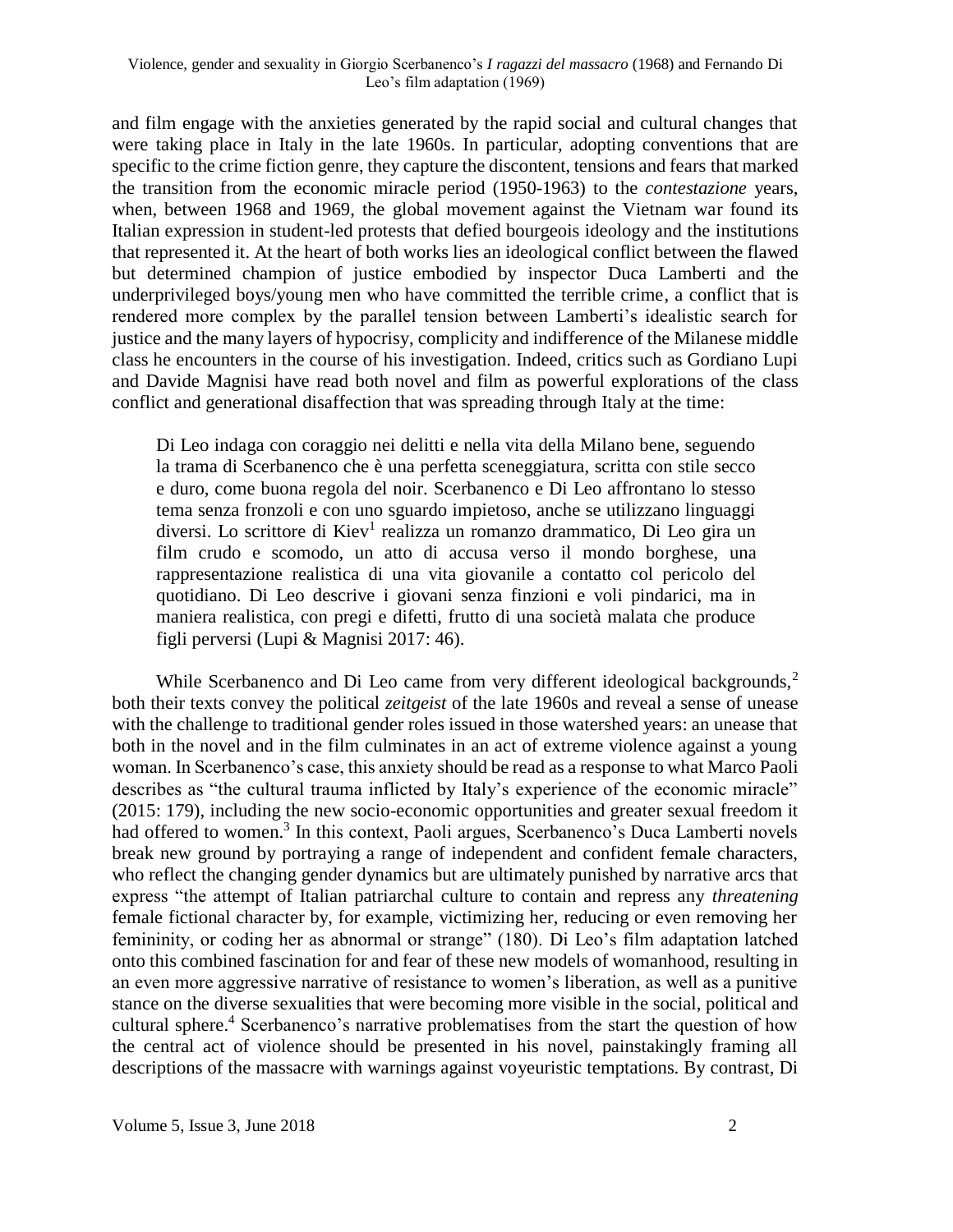Leo's screen representation of that violence is overlaid with erotic nuances and pornographic suggestions, a recurrent and problematic feature of his entire filmography that has so far received little critical attention.<sup>5</sup> Through different perspectives and resolutions, emphasised by Di Leo's departures from the original text, both these fictional works depicting brutal misogyny capture an irreversible moment of crisis of traditional heterosexual male identity in the Italy of the late 1960s, an identity that appeared to be displaced by women's socioeconomic advances and by the emergence of feminist and queer voices in public discourse. In view of the special significance *I ragazzi del massacro* holds in Scerbanenco's and Di Leo's work, and the way the film contributed to codifying language and conventions by which violence against women would be visualised and popularised in Italian noir (as well as in other film genres) throughout the 1970s,<sup>6</sup> I believe that the adaptation of the novel, and more specifically the adaptation of its gendered violence, deserves some detailed discussion. The aim here is not to assess the "fidelity" Di Leo's film paid to Scerbanenco's hypotext, but rather to explore how the film reframed elements of disquiet regarding gender representation that were already voiced in the source text, and what a comparison of the two narratives reveals about the response of popular culture, and of the crime fiction genre in particular, to the historic changes taking place in Italian society at the time.<sup>7</sup>

Considered one of the "founding fathers" of contemporary Italian crime fiction (Burns 2011), notable for the creation of "a distinctive sub-genre of Italian crime fiction, the urban crime story" (Cicioni & Di Ciolla 2008: 3), Scerbanenco followed the models offered by the American hard-boiled tradition, in his crime fiction of the 1960s (Paoli 2016; Pezzotti 2014a; Pezzotti 2014b: 60-64). Barbara Pezzotti (2014a) sees the Duca Lamberti series as a "domestication" of the hard-boiled genre, one that is able to grasp and reflect upon the social costs of the so-called economic miracle. In this Italianisation of the hard-boiled tropes, Milan becomes the setting for dark, gritty and melancholic reflections on the collateral damage caused by the rapid economic growth of post-war Italy – a damage of territorial displacement, loss of moral values and widespread corruption. It is precisely these social ills that are indicated as the root of the horrifying crime that opens *I ragazzi del massacro*. These themes are similarly explored in the screen version of *I ragazzi del massacro,* also known as *Naked Violence* and *Sex in the Classroom*, the infelicitous but telling titles used for its American and British distribution, respectively (Magnisi 2017: 261). The film was completed hot on the heels of the book's publication, shortly before Scerbanenco's death, providing a blueprint for the visual adaptation of his novels, $<sup>8</sup>$  and it contributed to creating the conventions of the</sup> *poliziottesco* – the dark and hyper-violent Italian version of the police procedural, which, precisely in those key years of social and political unrest, began its rise to international success.<sup>9</sup> It is not surprising that Di Leo should have found inspiration in Scerbanenco's writing, given the similarities between their careers. With his innumerable poems, articles, stage and radio plays, essays, and short stories, and more than ninety novels to his name in a wide variety of popular genres (including romance), Scerbanenco embodied the idea of a prolific journalist and writer whose popularity defied the lukewarm response of literary critics.<sup>10</sup> Di Leo, too, was highly productive, directing twenty films that spanned a wide range of genres, from horror to soft-core porn to noir, and creating an even more substantial body of work as a screenwriter, which included, among others, the scripts of numerous classic "spaghetti westerns", such as (uncredited) Sergio Leone's *Per un pugno di dollari* (1964) and *Per qualche dollaro in più* (1965).<sup>11</sup> Although Di Leo is now best remembered for his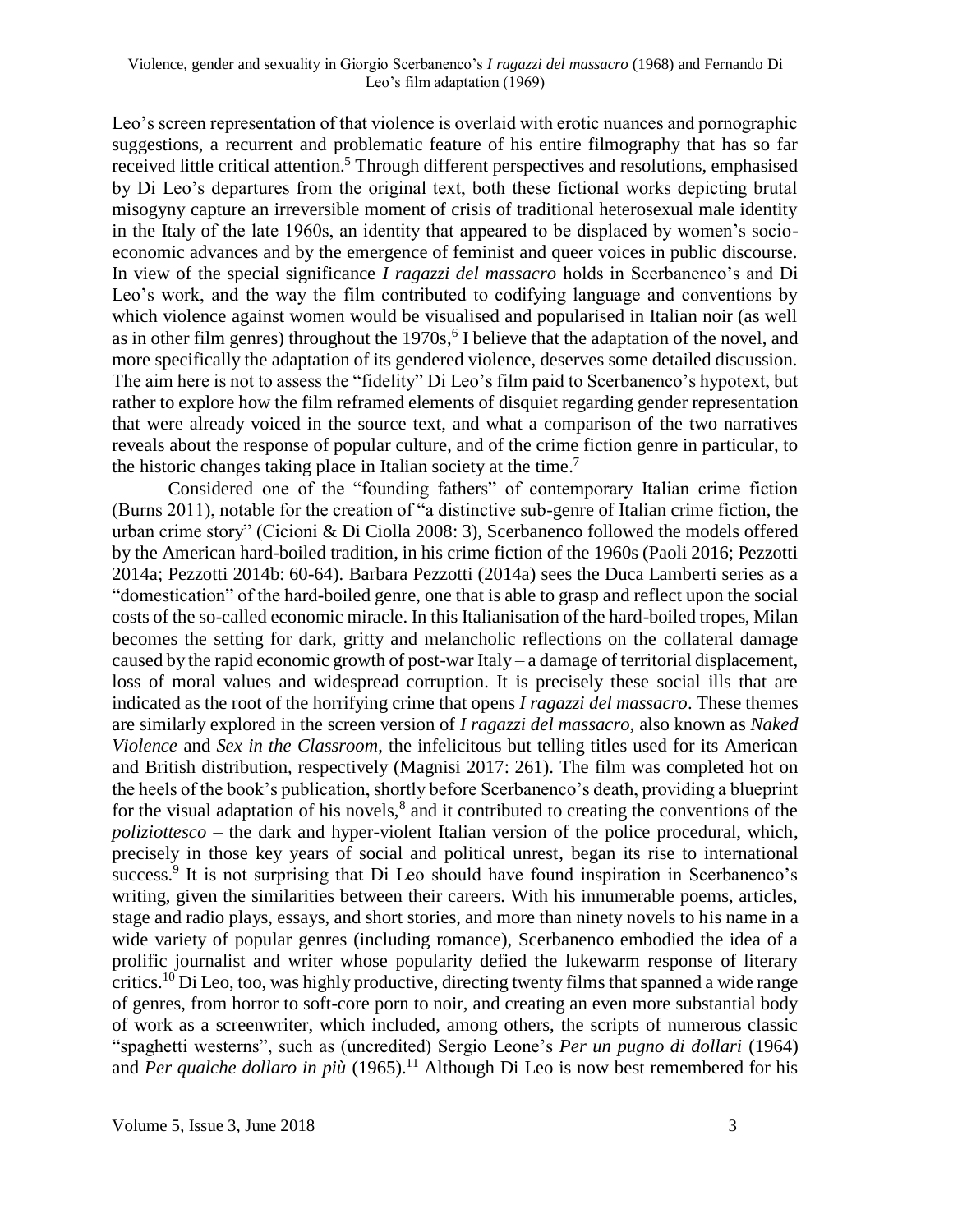"*Trilogia della mala*" (*Milano calibro 9* and *La mala ordina,* 1972; *Il boss*, 1973) and for his influence on Quentin Tarantino, who praised his films and granted him cult status and belated critical attention (Magnisi 2017; Ricci 2001), *I ragazzi del massacro* occupies an important place in his production and therefore in the corpus of popular Italian cinema. In fact, this is the first noir of Di Leo's career, directed after the success of a couple of political-erotic films – "*erotici sessantottini*" (Lupi 2009: 53-61) – released the same year: *Brucia, ragazzo, brucia* and *Amarsi male*. Moreover, this is the only adaptation of a Scerbanenco novel on which the author had the opportunity to express some views and perplexities, which – as will be discussed – he did, precisely on the interaction between gender and violence that plays an important role in both works.

The novel opens at the hospital, where Matilde, the school teacher, has just died an agonising death after her rape and torture. Duca Lamberti, in charge of the case, can hardly look at the bruised, grotesquely broken body, and the reader is only provided with a fragmentary description, through the point of view of the resistant Lamberti:

Guardò e vide il mignolo sinistro spezzato, glielo avevano appena legato con una piastrina di plastica, tanto perché non si sparpagliasse ancora di più, perché era così guasta e rotta da per tutto che avevano dovuto riparare subito i danni più gravi, come si vedeva anche dal grosso rigonfio di ovatta che aveva all'inguine, sotto il giallo dei calzoncini del baby doll che la madre le aveva subito portato all'ospedale appena era stata avvisata dalla polizia, e da altri vari impacchi che aveva qua e là, martoriata come se fosse andata sotto un treno (Scerbanenco 1978: 8).

Lamberti proceeds to reconstruct the scene and the detailed sequence of that massacre with dogged single-mindedness, while trying at the same time to come to terms with the unwelcome memory of that broken body. He does so by seeking refuge in the thick Milanese winter fog, the smoke of endless cigarettes, the dark, claustrophobic space of the interrogation room, and the fumes of alcohol, all to little avail. Not only does Lamberti wish he could erase the memory of the broken body and the horrific crime it evokes, but he is also repulsed by the idea that anyone might indulge in such viewing: "*non c'è spettacolo, per quanto repugnante che possa essere, che non abbia il suo pubblico*" (11), he observes about the photo reporters who insist they must take pictures of the lurid crime scene. Examining the crime scene in person first, then poring over the photographs after it has been documented by his agents, Lamberti builds a map of the crime, but he also attempts to distance himself from its raw, unbearable visuals. Meanwhile, he forces the perpetrators to look at the pictures of Matilde's lifeless body, as a form of punishment and as a way to test their individual culpabilities: those who look at them without flinching and those who appear to take pleasure in the visual evidence of their actions are surely guiltier than the others. The reader is thus conditioned to dread the build-up to the full reconstruction of the crime sequence. When that reconstruction finally eventuates near the end of the novel, through the detailed confession of one student, Carolino Marassi, it is doubly shocking: the massacre was, yes, perpetrated by the boys in all the brutality Lamberti had reconstructed from the evidence, but it was masterminded and directed by Marisella Domenici, the mother of one of them, Ettore Domenici.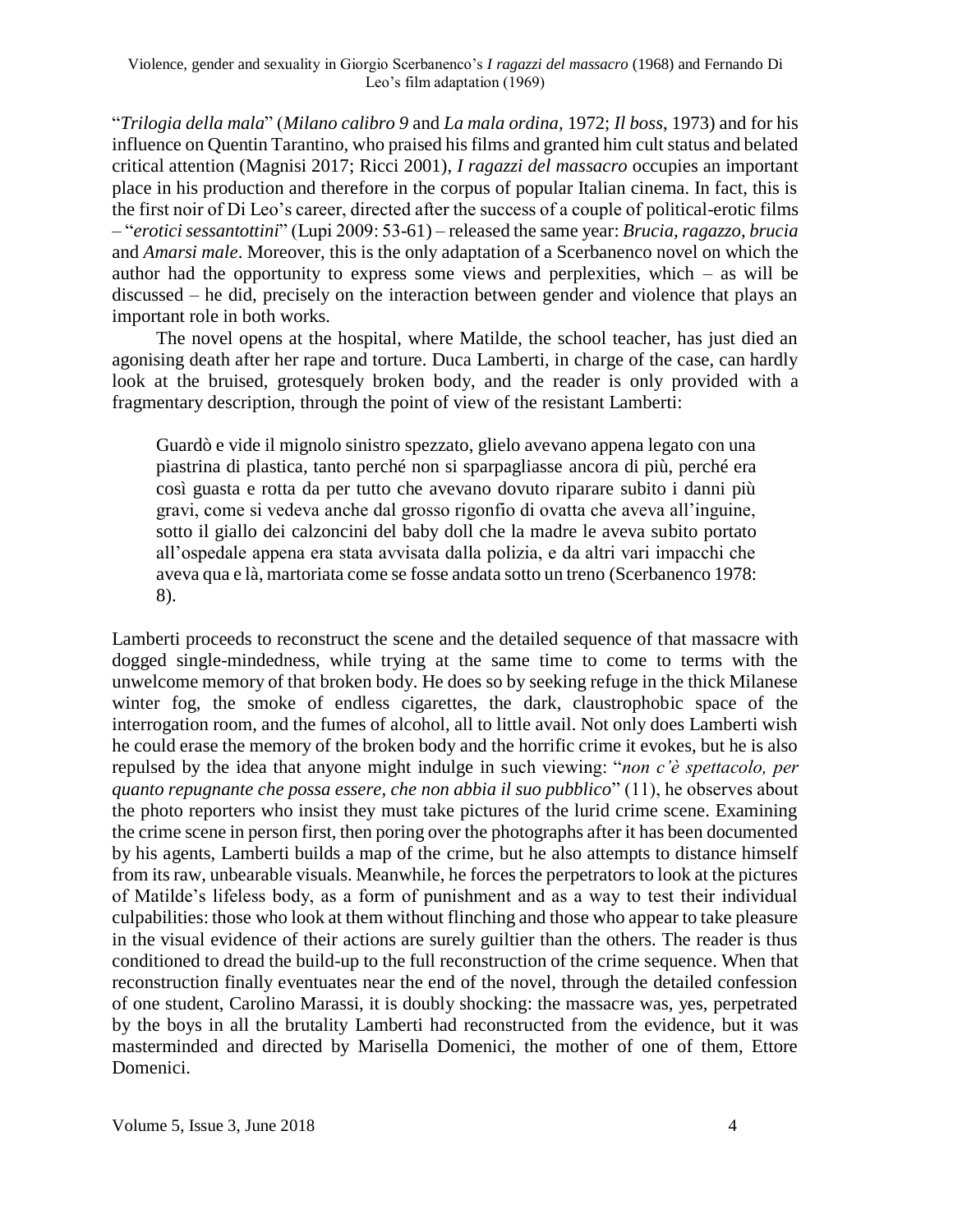#### Violence, gender and sexuality in Giorgio Scerbanenco's *I ragazzi del massacro* (1968) and Fernando Di Leo's film adaptation (1969)

In contrast with the book, Di Leo's opening title sequence is a two-minute version of the gang rape that takes place in the classroom, filmed with hand-held camera and ripe with detailed shots of Matilde's naked body and close-ups of the boys' distorted faces. The scene reaches its culmination in forty interminable seconds of fast edited display of the victim's lifeless and naked body, laid out on her teaching desk and filmed from every possible angle. And, while in the novel it is made clear that Matilde's body is grotesquely broken by the end of the assault, Di Leo's visualisation chooses to leave her, and the sexual attractiveness of actress Anna Maria La Rovere, intact. Towards the end of the film this scene returns in an extended five-minute sequence, but this time it comes in the form of Carolino's delirious remembering, rather than the coherent, deliberate narrative filtered through Lamberti's perspective that was presented in the book. This scene is edited so that the two experiences, Carolino's memory of the teacher's rape and murder, and his own agony in remembering it, are alternated and presented as parallel: a very problematic visual choice which likens the suffering of the victim to the remorse of one of the perpetrators. In summary, the opening title sequence, shocking as it is, functions as a teaser of the elaborate scene of violence against the young woman that will become the climax of the film later on. The presence of the handheld camera in the midst of the assault, the intrusiveness of the extreme close-ups of both the victim and her tormentors, and the insistence on showing Matilde's brutalised body place the viewers in the same position as the boys. Duca Lamberti's often-voiced contempt for voyeurism, reflected in many of the narrative strategies that frame the description of the crime, is fundamentally overturned in Di Leo's film, where the perverse viewing pleasure teased out of the scene is offset only by Silvano Spadaccino's discordant score. Similarly, absent from the film is the foggy, nocturnal atmosphere which served as a visual filter to the violence in the book, replaced here by a bright, at times strikingly colourful, Milan, as photographed by Franco Villa in spring: there is no fear of seeing in Di Leo's adaptation, and certainly no fear of showing the victim's naked, brutalised but still attractive body. In light of this, the titles used to market the film to English-speaking audiences mentioned above, *Naked Violence* and *Sex in the Classroom*, acquire an altogether different meaning: the combination of nakedness and violence is revealed as a deliberate selling point, the marketers banking precisely on the viewers' voyeuristic instincts. At a paratextual level, a comparison between the cover of the original edition of the book and the posters used for the promotion of the film reinforces this contrast:<sup>12</sup> on the one hand, we have the stylised silhouette of a twisted, broken paper doll, laid out within a narrow strip on the right of the austere book cover; on the other hand, the artwork of the poster that is meant to lure us into the theatre shows a dramatic scene where four men tower over the naked body and screaming face of a beautiful young woman, promising the full voyeuristic experience.<sup>13</sup>

I propose that this shift in the visualisation of violence is not simply a necessary result of the transition from written to visual medium, but rather a manifestation of how the gender anxieties already present in Scerbanenco's novel are magnified in a film that is also codifying the conventions of 1970s Italian noir. If, as Robert Stam argues, "[t]he art of filmic adaptation partially consists in choosing **which** generic conventions are transposable into the new medium, and **which** need to be discarded, supplemented, transcoded, or replaced" (2005: 6), we need to pay attention to the fact that the majority of the discarding, supplementing, transcoding and replacing that takes place in the screen version of *I ragazzi del massacro* refers to female characters and to issues of sexuality and gender. Di Leo was adamant about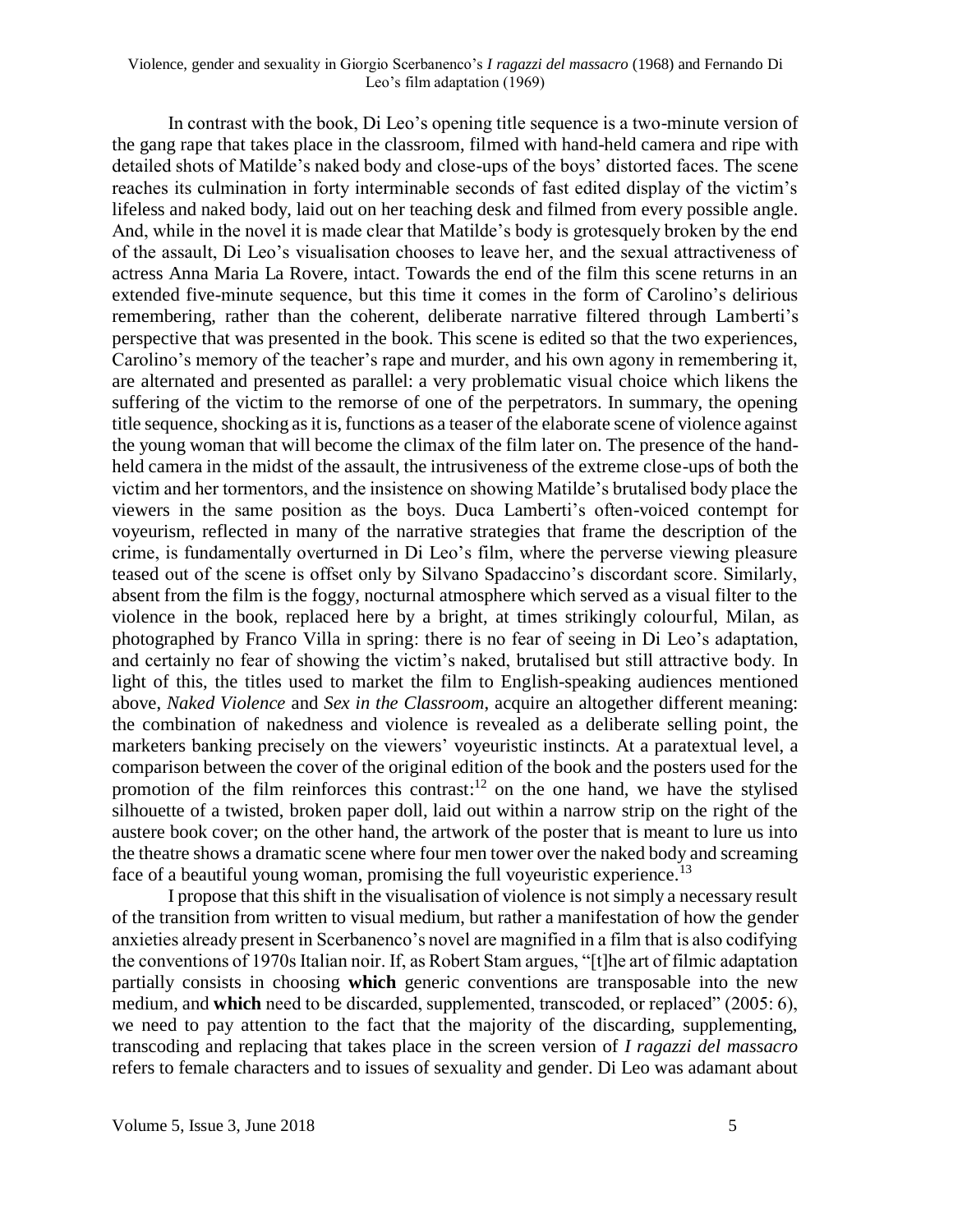his free and independent approach to adapting Scerbanenco's work. In his interview with Manlio Gomarsca, available as an extra feature of the film's DVD distributed by Raro Video/Nocturno, he insisted: "Ogni volta che ho fatto un lavoro di Scerbanenco, il novanta per cento è Di Leo, il dieci per cento è Scerbanenco" (Di Leo 2014). Yet, more than any of his later Scerbanenco-inspired films, *I ragazzi del massacro* follows the original plot very closely, rendering its departures from the source text all the more significant. A case in point is the character Livia Ussaro who, in the novel, is already a part of Duca Lamberti's life, as established in the previous volumes of the series, and plays a crucial, active role in his investigation – by, for example, driving him around and at one point even carrying a gun, discussing the case with him and challenging his prejudices, and often risking her own safety in the process. Moreover, in a way that sets her apart from a clichéd love interest, she is markedly non-beautiful, her face having been scarred in the events that unfolded in *Venere privata*. In the film, Livia appears with the features of the flawlessly beautiful Susan Scott (stage name of Nieves Navarro). Her character is a combination of the original Livia and another major female role in the novel, Alberta Romani, the social worker who challenges Lamberti to reassess his disgust for the young criminals by taking into account their deprived social background and the context of exploitation in which they have grown up. But while, in the novel, both Livia Ussaro and Alberta Romani are presented as complex and educated women, each with her own personality, agency and opinions which she verbalises at length, in Di Leo's film, Livia becomes a beautiful, impeccably dressed, vaguely soothing and, for the most part, quiet presence, easily overlooked by the male characters during the course of their investigation. Other dramatically important characters, such as Lamberti's sister Lorenza and his little niece Sara, protagonists of a sub-plot where the sick child dies at home while Lamberti is obsessively working on the case, are simply erased from the film. Even more significant is the erasure of the lesbian relationship between Beatrice Bovato, sister of Paolino, one of the students involved in the massacre, and the doctor who performed an abortion on her, Ernesta Romani (sister of the social worker Alberta). Even if we agree that "[i]n the process of dramatization there is inevitably a certain amount of re-accentuation and refocusing of themes, characters, and plot" (Hutcheon 2006: 40), the erasure of this particular relationship is striking, especially if we consider it in the context of Di Leo's overall production, where soft-core lesbian pornography was to become a signature trademark across all genres. In other words, while Di Leo shows no qualms in exploiting elements of samesex female eroticism in *poliziotteschi*, horror, noir and other crime films, in his adaptation of *I ragazzi del massacro* there is no place for the complex lesbian characters of the source text.

In marked contrast, most of the main male characters, including all eleven boys, are present in the film, reaffirming the male homosocial dynamics that are a core element of Di Leo's noirs. Di Leo's assistant director Franco Lo Cascio confirms this deliberate approach in his comments included in the DVD of *I ragazzi del massacro*. Attempting to explain why the film never achieved the success of other Di Leo noirs, Lo Cascio suggests that the audience was not interested in seeing a woman, Matilde, playing such a central role in this type of film: the audience of the genre, he claims, "*le donne le vuole quasi solo di contorno, la ragazza del capo come Barbara Bouchet in Milano Calibro 9*" (Di Leo 2014). Since Matilde is literally murdered in the title sequence of *I ragazzi del massacro*, it is puzzling how her presence could be blamed for the limited commercial success of the film, but Lo Cascio's contradictory remarks are revealing of the way female characters came to be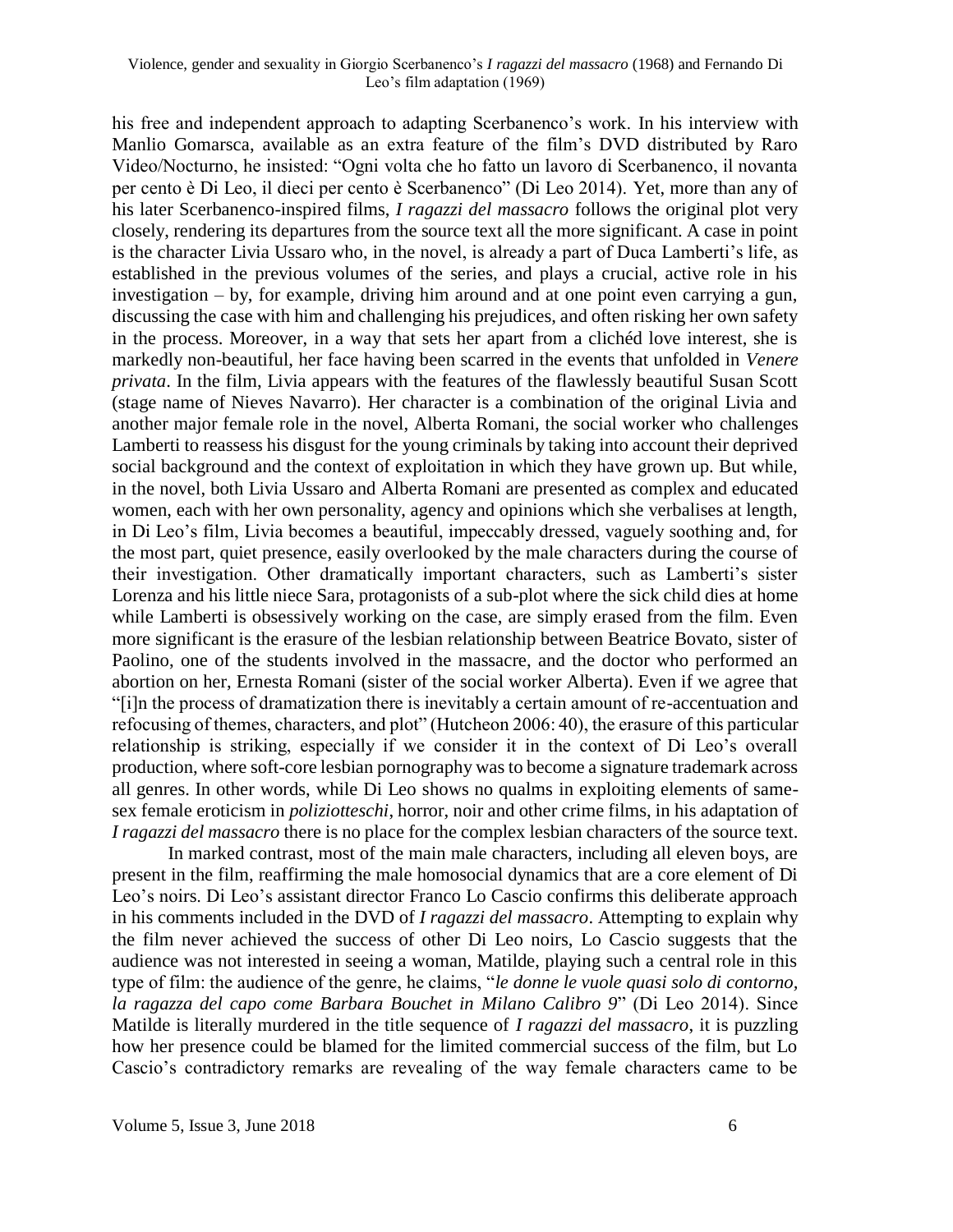inscribed in Italian noir as both secondary and titillating. His statement is also emblematic of the strategy of gender blame-shifting that, already present in the novel, becomes all the more marked in the screen version of *I ragazzi del massacro*.

While, as Paoli (2015) argues, Scerbanenco followed a strategy of containment of women's liberation in his fiction, yet still created multiple and diverse female characters who challenged traditional gender roles, many of those characters are erased, reduced and silenced in the film. As already mentioned, while the constraints and conventions of the genre contributed to these adaptation choices, they were also the result of contextual factors, including "ideological, social, historical, cultural, personal and aesthetic" ones, as Linda Hutcheon reminds us is characteristic of all adaptation processes (2006: 108). The relationship that develops between Duca Lamberti and *i ragazzi* during the investigation, which is central but by no means exclusive in the novel, becomes the sole focus of the film. In both cases, the narrative of the investigation, which begins after the material culprits of the crime have already been arrested, turns into an investigation into the degrees of responsibility of the perpetrators and a search for someone else to blame. In other words, the movement of the investigation in both the novel and the film is one that, by degrees, shifts the boys' responsibility onto external forces and other characters, starting with the degraded social environment and their exploitative or absent families. This implied social commentary, which presents the students as both despicable perpetrators and victims of their social *milieu*, confirms how Scerbanenco's and Di Leo's fictions managed to capture, darkly and nakedly, the class tensions and the generational unease of their times, but it also shows a shared strategy to scapegoat the gender conflict that runs parallel to those tensions. As noted above, in the novel the instigator of the crime is revealed to be Marisella Domenici, mother of one of Matilde's pupils. Herself an ex-prostitute and a petty criminal, part of the same deprived and depraved world that has generated the boys, Marisella conceives the massacre as an act of revenge for the teacher's interference in her family's dynamics, which has led to her husband's arrest and death in prison. Marisella's orchestration of the rape and murder becomes thus an act of theatrical and hysterical revenge that, Lamberti tells us, can only be staged by a woman:

"Se tu, uomo e non isterico, odi una persona e vuoi ucciderla, non fai altro che andare da quella persona e spararle. Fai una cosa vietata dalla legge, ma fai una cosa razionale […] Ma una donna isterica no, una donna isterica odia, ma cerca di saziare il suo odio indirettamente, senza pericolo personale, e nel modo più completo possibile. A una donna isterica non basta la semplice morte della persona che odia, lei vuole una morte torturante e teatrale, perché le donne isteriche sono anche istrioniche" (Scerbanenco 1978: 79-80).

As we shall see shortly, Lamberti's perspective mirrors Scerbanenco's own stance on this point. But if Scerbanenco's attribution of responsibility for the gang rape and murder of a young, middle-class woman to an underprivileged, uneducated, ailing and aging female prostitute is emblematic of his unresolved stance on class relationships and of the strategy of containment of female characters identified by Paoli, Di Leo's choice of a different culprit offers a resolution that hangs entirely on issues of gender and sexual anxiety, and specifically on the perceived threat that diverse sexualities pose to traditional heterosexual masculinity.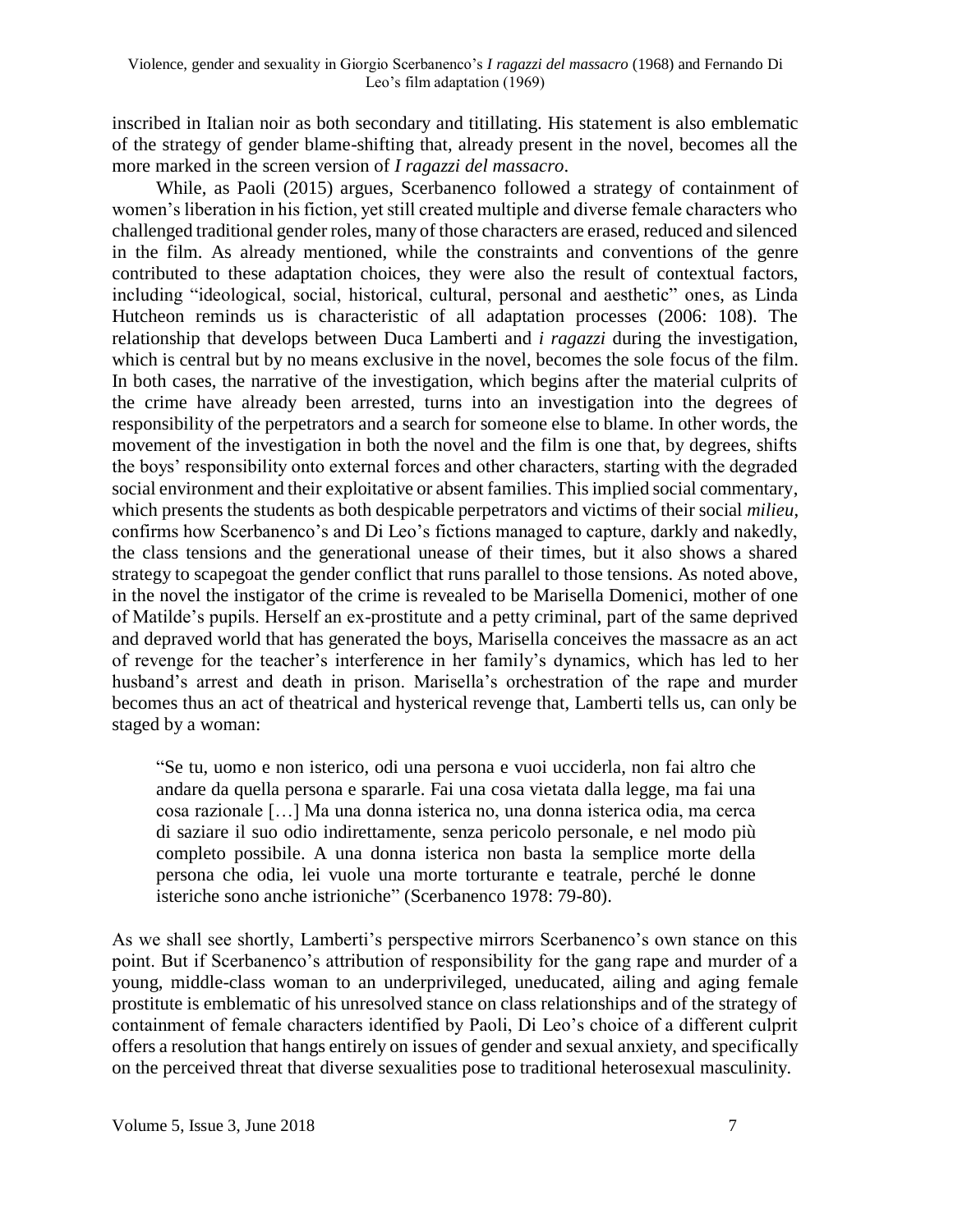#### Violence, gender and sexuality in Giorgio Scerbanenco's *I ragazzi del massacro* (1968) and Fernando Di Leo's film adaptation (1969)

In both novel and film, the boys' line of defence is for each to state that he did not personally participate in the crime, but only witnessed it. Under Lamberti's relentless questioning, however, they all start to point the finger at Fiorello Grassi as the one who brought to school the *anice lattescente*, the potent alcohol blamed for their loss of selfcontrol. Fiorello, the only student from Matilde's class with a clean criminal record, is gay, as Lamberti quickly finds out; this marks him as the designated scapegoat, a fact he seems to accept with resignation. Lamberti tries to force a confession out of him through a manipulative show of sympathy, but the young man will not reveal what happened, sticking to a misguided code of honour ("*Non faccio la spia, io*", he declares, both in the novel and on screen). The film version of Fiorello shows a further degree of vulnerability by blaming himself for what happened, while still denying his participation in the massacre. In both novel and film, however, this line of investigation comes to an abrupt end when the boy commits suicide. Lamberti then identifies Carolino Marassi as the next weakest link, rightly guessing that he was in love with his teacher. Lamberti separates Carolino from the others, hosting him in his home and providing him with the brief illusion of a safe, bourgeois family life in order to lower his defences and induce him to confess. In the film, Carolino eventually reveals that Matilde had tried to "cure" Fiorello of his homosexuality by seducing him, with such success that Fiorello had fallen in love with her, causing the resentment of his older lover, a new character created by Di Leo. And in the film, it is precisely this new character, Fiorello's wealthy and closeted transsexual lover with his own criminal record, who, driven by jealousy, instigates the rape and murder of Matilde. While Scerbanenco had identified the origin of the massacre in the desire of an underprivileged, petty criminal woman for revenge against the young and idealistic teacher who had cared for her son, Di Leo devises an ending where the ultimate responsibility for the horrible crime falls in equal parts on a young gay man who ends up committing suicide, his jealous lover who is punished with a savage onscreen beating by Lamberti, and the victim herself, who has seduced one or more of her students!

Thanks to Paoli's archival work, we know from a previously unpublished letter to Tiziano Longo, the film's producer, that Scerbanenco was not happy with this drastic departure. He had read the script before it was filmed, making minimal suggestions that showed he was not bothered by most of the changes. However, he had begged Longo not to alter what he saw as a crucial element of his story: the female gender of the main culprit (he identified the transsexual character as male). He appealed to both the film-makers' sense of realism and their desire to entertain the audience:

"ne I ragazzi del massacro c'è già una grossa vicenda molto thrilling; c'è una grossa carica sexy, con l'invertito, le lesbiche, i giovani drogati e quelli che si prostituiscono ai vecchi. Caricare il soggetto con un altro invertito e con altre complicazioni di vicenda, non mi sembra producente.

Ma c'è qualcosa, secondo me, di ancora più importante: un simile massacro si può rendere verosimile, credibile, solo se ideato e compiuto dalla follia di una donna scatenata nella vendetta. Io ripeto nel romanzo che il delitto è femminile, isterico. [...] una donna che dirige un massacro è ancora più impressionante di un uomo" (quoted in Paoli 2015: 183).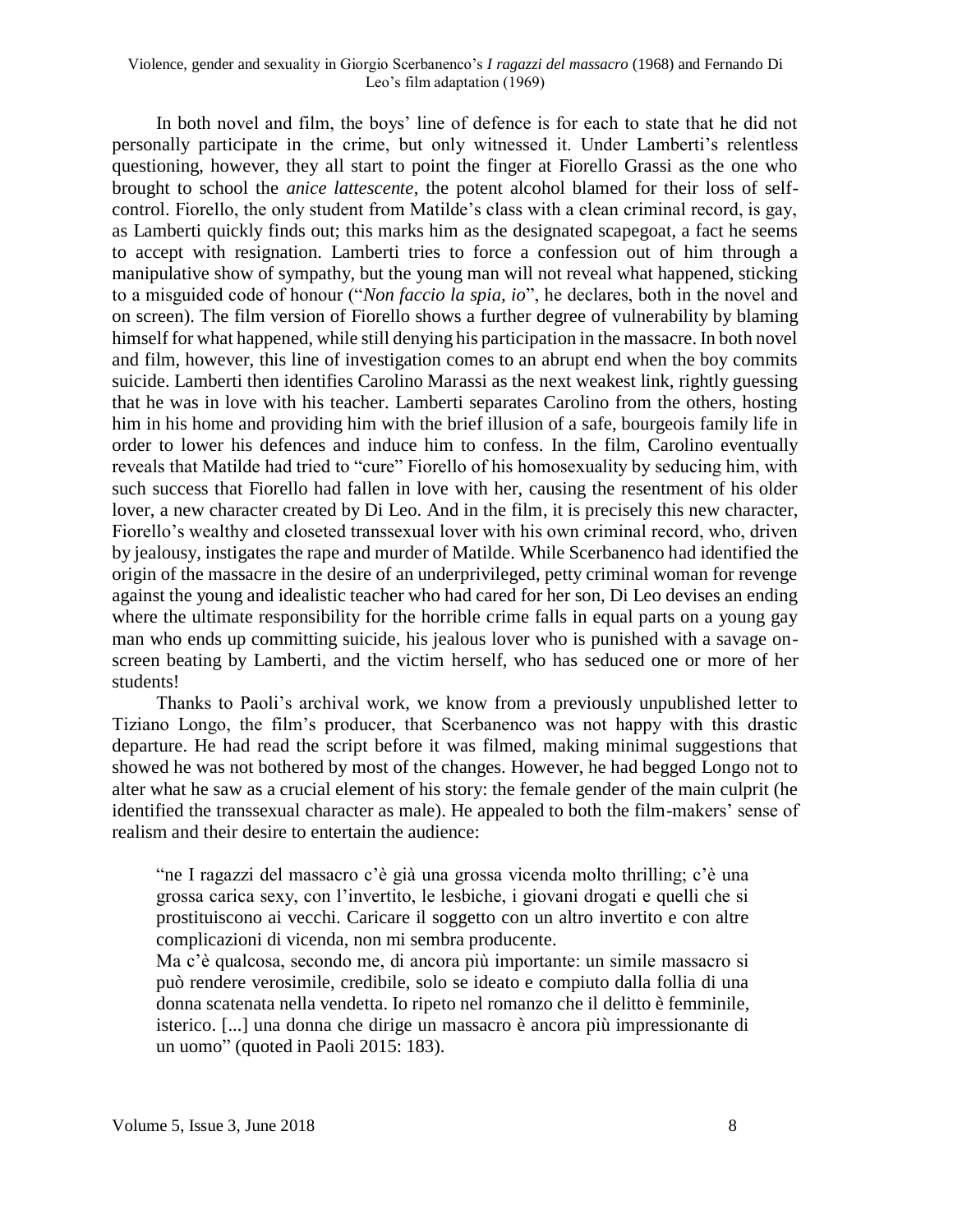Scerbanenco's statement is complex and problematic in many ways, starting from the implication that lesbian and gay characters, drug addicts and prostitutes are all equivalent narrative devices useful to provide the sexy and thrilling elements necessary to a noir plot. But it is especially revealing of his attachment to the idea of a vengeful woman as the most credible architect of a gang rape and murder of another woman. Equally interesting is his attempt to sell this culprit to Longo and Di Leo as both realistic and "*impressionante*", and therefore able to produce the same shocking finale the film-makers were aiming for.

The tensions caused by the changing social and sexual dynamics that in Scerbanenco's novel give life to an array of complex female characters with a great deal of agency are revisited by Di Leo in a film that often alludes to male homosexual desire in its visual choices (especially in the allusive framing of the scenes between Lamberti and Fiorello and Lamberti and Carolino), but that ultimately opts for a punitive resolution of those tensions. The rape and murder of a young woman is presented twice in graphic detail on screen, but the moral responsibility for this act is eventually lifted off the shoulders of the heterosexual young men who have committed it and attributed to a character who embodies many of the gender anxieties of the time. Through different narrative solutions, both the written and visual fictions capture an irreversible moment of crisis for traditional notions of masculinity in the late 1960s, threatened by the emergence of liberated women and visible queer sexualities. Such a crisis had been precipitated by both the disillusionment that followed the economic miracle and the challenge to traditional institutions and authority represented by the protest movements of the late 1960s, but also, more specifically, by the rising wave of feminism that would soon lead to a cultural revolution and political reforms that would change the gender dynamics of the country forever.<sup>14</sup> With their fictions of class, gender and sexual anxiety, told in the vivid grammar of crime fiction and film noir, Scerbanenco and Di Leo captured that moment of social unease with a mixture of fear and excitement, but ultimately opted for written and visual narratives that resisted those changes, brutally punishing the characters who embodied them. In doing so they contributed to the aesthetics of a genre that, especially in film, was to end up normalising representations of violence against women and queer characters in Italian popular culture.

### **REFERENCES**

- Block, M. (ed.) (2008). *Situating the Feminist Gaze and Spectatorship in Postwar Cinema*. Newcastle upon Tyne: Cambridge Scholars.
- Burns, J. (2011). Founding fathers: Giorgio Scerbanenco. In G. Pieri (ed.), *Italian Crime Fiction*. Cardiff: University of Wales Press, 27-47.
- Cahir, L. C. (2006). *Literature into Film: Theory and Practical Approaches*. Jefferson, NC & London: McFarland & Company.
- Cicioni, M. & Di Ciolla, N. (2008). Introduction. In M. Cicioni & N. Di Ciolla (eds), *Differences, Deceits and Desires: Murder and Mayhem in Italian Crime Fiction*. Newark: University of Delaware Press, 1-10.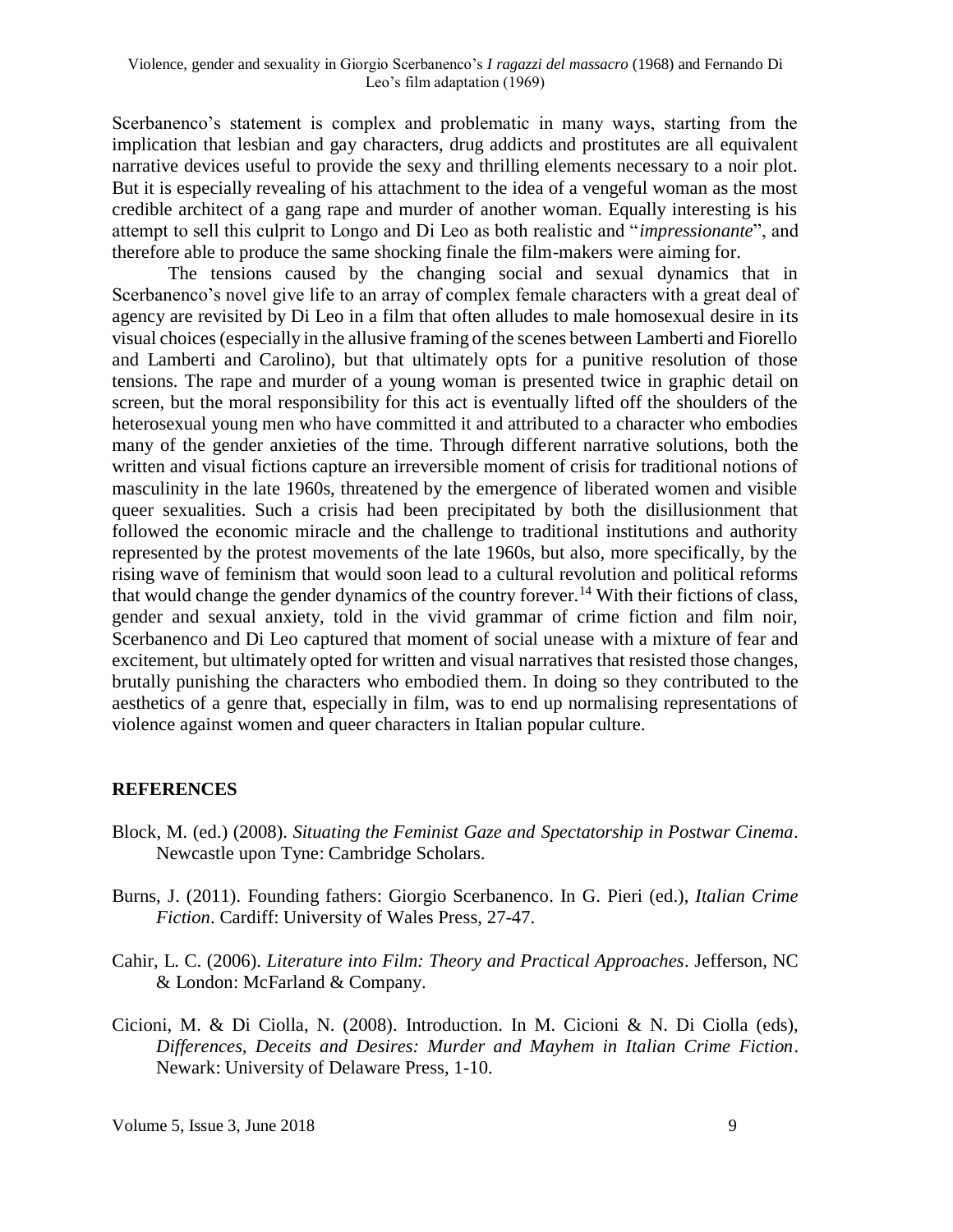- Curti, R. (2006). *Italia odia*. *Il cinema poliziesco italiano*. Turin: Lindau.
- Curti, R. (2013). *Italian Crime Filmography, 1968-1980*. Jefferson, NC & London: McFarland & Company.
- Di Leo, F. (2014). *I ragazzi del massacro/Naked Violence* [1969]. Raro Video/Nocturno. DVD.
- Hipkins, D. (2008). Why Italian film studies needs a second take on gender. *Italian Studies* 63,2: 213-234.
- Howarth, T. (2015). *So Deadly, So Perverse: 50 Years of Italian Giallo Films. Volume 1 1963-1973*. Baltimore, MD & London: Midnight Marquee Press.
- Hutcheon, L. (2006). *A Theory of Adaptation*. New York & London: Routledge.
- Luperto, F. (2010). *Cinema Calibro 9. Guida al poliziottesco*. Lecce: Pietro Manni.
- Lupi, G. (2009). *Fernando Di Leo e il suo cinema nero e perverso*. Rome: Profondo rosso.
- Lupi, G. & Magnisi, D. (2017). *Di Leo Calibro 9. Erotismo e noir nel cinema di Fernando Di Leo*. Piombino (LI): Edizioni Il Foglio.
- Magnisi, D. (2017). La fortuna critica internazionale dei film di Fernando Di Leo. In G. Lupi & D. Magnisi (eds), *Di Leo Calibro 9. Erotismo e noir nel cinema di Fernando Di Leo*. Piombino (LI): Edizioni Il Foglio, 255-286.
- Maina, G. (2016). Lucertole con pelle di donna. Mostruosità e mancanze del femminile nel thriller italiano degli anni Settanta. In L. Cardone & C. Tognoletti (eds), *Imperfezioni. Studi sulle donne nel cinema e nei media*. Pisa: Edizioni ETS, 121-130.
- Marcus, M. (1993). *Filmmaking by the Book: Italian Cinema and Literary Adaptation*. Baltimore, MD: John Hopkins University Press.
- McFarlane, B. (1996). *Novel to Film: An Introduction to the Theory of Adaptation*. Oxford: Clarendon Press.
- Migale, L. (2016). *Piccola storia del femminismo italiano*. Rome: Empirìa.
- Mulvey, L. (1989). Visual Pleasure and Narrative Cinema. In *Visual and Other Pleasures*. London: Macmillan, 14-26.
- Mulvey, L. & Buckman Rogers, A. (2015). *Feminisms: Diversity, Difference, and Multiplicity in Contemporary Film Cultures*. Amsterdam: Amsterdam University Press.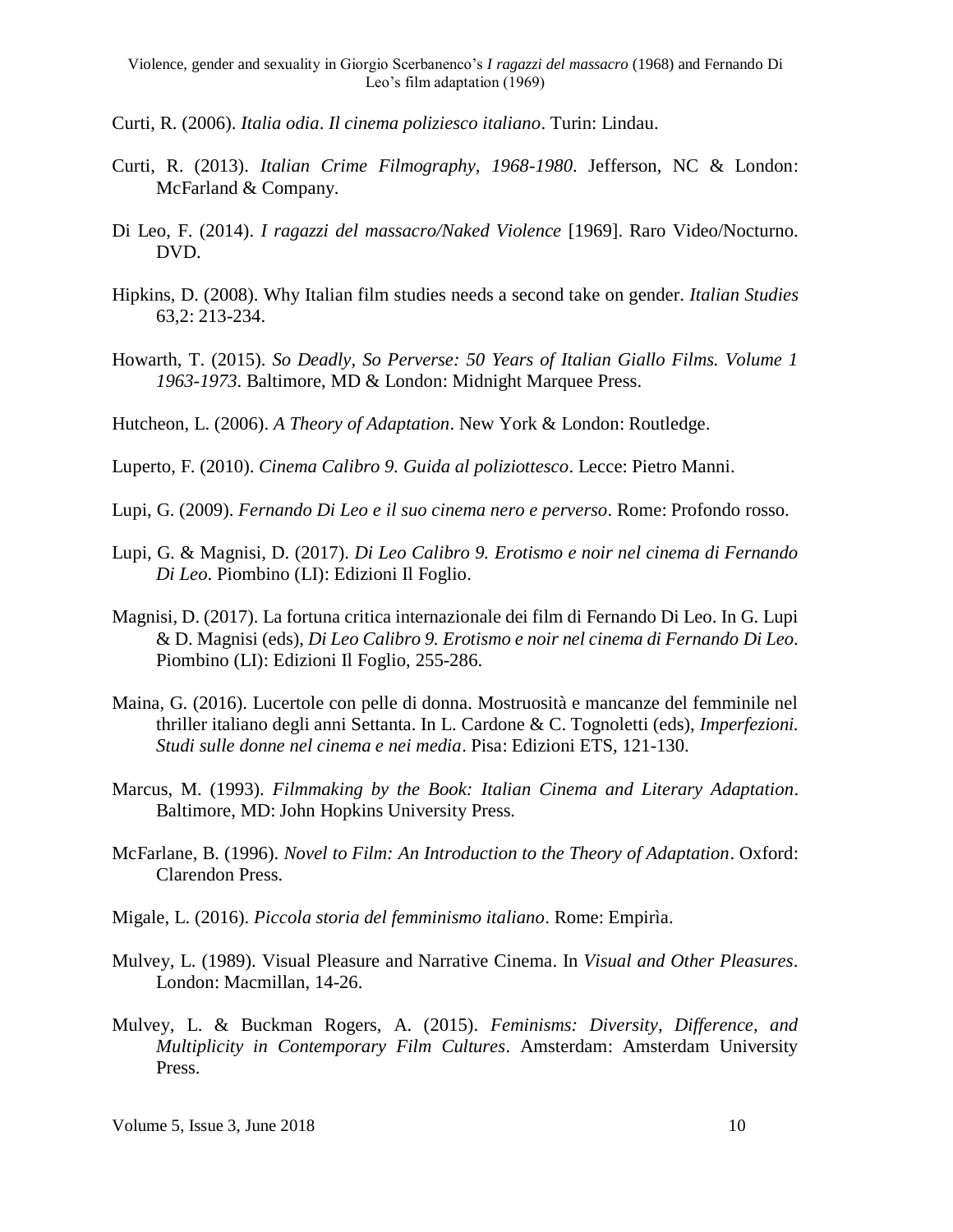- Paoli, M. (2015). *Giorgio Scerbanenco: Urban Space, Violence and Gender Identity in Postwar Italian Crime Fiction*. Brussels: Peter Lang.
- Paoli, M. (2016). Spunti per un'analisi del processo di ibridismo tra l'hard-boiled americano e il giallo italiano nella serie Duca Lamberti di Giorgio Scerbanenco. *Quaderni d'italianistica* 3,1: 17-34.
- Pezzotti, B. (2014a). Crime and capitalism: Giorgio Scerbanenco's and Massimo Carlotto's Italian domestication of American hard-boiled crime fiction. *CLUES. A Journal of Detection* 32,2: 51-61.
- Pezzotti, B. (2014b). *Politics and Society in Italian Crime Fiction: An Historical Overview*. Jefferson, NC: McFarland & Company.
- Ricci, A. (2001). Il pulp dei film tratti da Scerbanenco arriva anche a Tarantino. *Spunti e Ricerche* 16: 17-31.
- Rossi Barilli, G. (1999). *Il movimento gay in Italia*. Milan: Feltrinelli.
- Sanders, J. (2006). *Adaptation and Appropriation*. London & New York: Routledge.
- Scerbanenco, G. (1978). *I ragazzi del massacro* [1968]. Milan: Garzanti.
- Scerbanenco, G. (2016). *Venere privata* [1966]. Milan: Garzanti.
- Stam, R. (2005). *Literature through Film: Realism, Magic and the Art of Adaptation*. Malden, MA: Blackwell Publishing.
- Testa, C. (2002). *Masters of Two Arts: Re-creation of European Literatures in Italian Cinema*. Toronto, Buffalo, London: University of Toronto Press.

**Claudia Bernardi** is a Senior Lecturer in Italian at Victoria University of Wellington, New Zealand. Her research focuses on contemporary Italian fiction, in particular twentiethcentury women writers. She has published extensively on Silvia Ballestra, Rossana Campo and Isabella Santacroce. She is currently working on the experimental writings of the Swiss-Italian writer Alice Ceresa, with a focus on the intersection between gender, language and the avant-garde.

 $\overline{a}$ 

<sup>&</sup>lt;sup>1</sup> Although he was born in Kiev to a Ukrainian father and an Italian mother, Scerbanenco was raised in Italy, his mother tongue was Italian and he considered himself Italian. His experience of travelling back to Kiev with his mother in 1920, when he was nine years old, only to discover that his father had been killed by the Bolsheviks ("*i rossi*"), is told in the memoir "*Io, Vladimir Scerbanenko*", published in 1966 in appendix to *Venere privata* (Scerbanenco 2016: 219-246).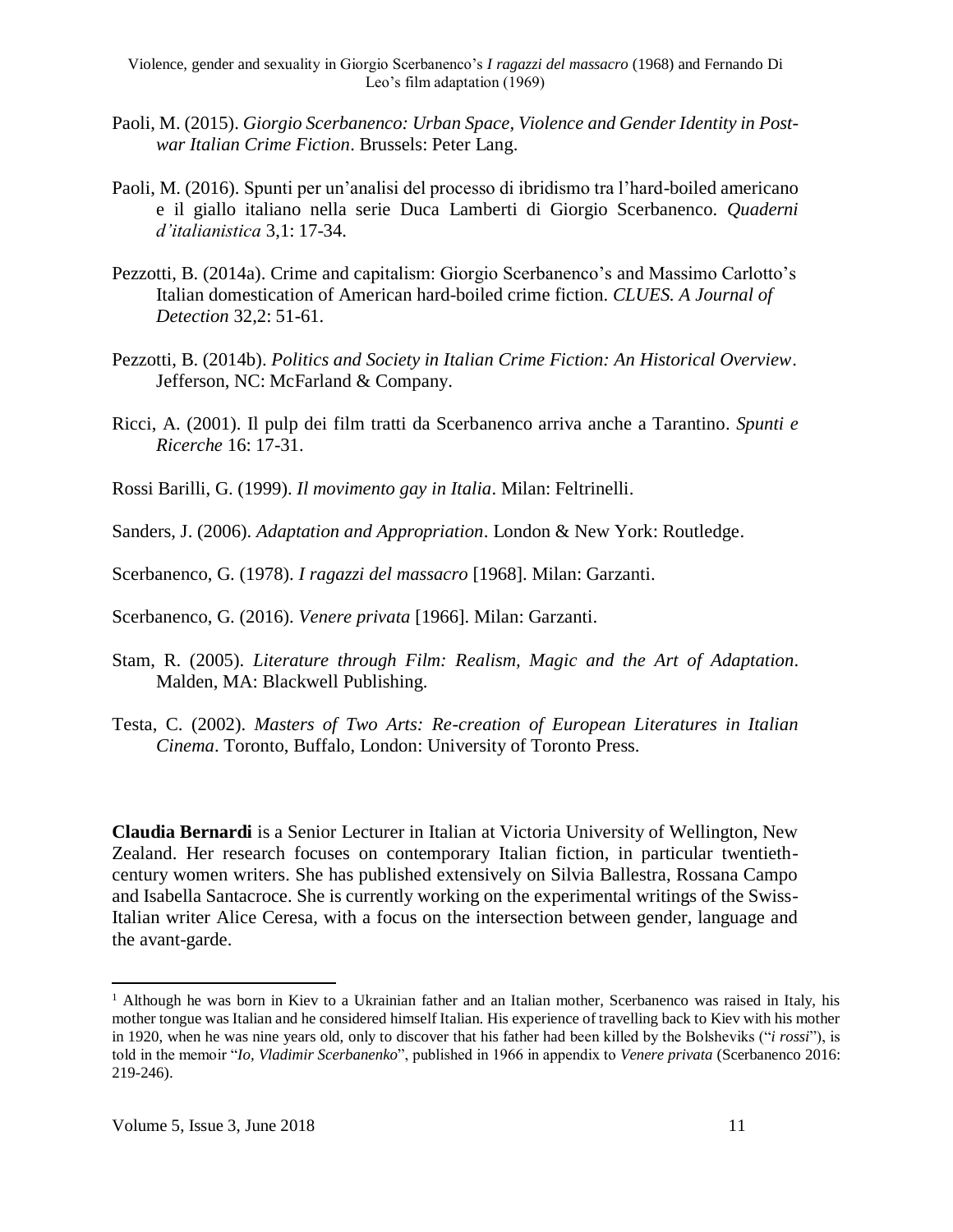l <sup>2</sup> The traumatic killing of his father by the Bolsheviks in revolutionary Russia contributed to Scerbanenco's life-long anti-communist stance and, despite his anti-fascism, to his refusal to "[embrace] any ideological and communal hegemonic projects" (Paoli 2015: 200), least of all the Marxist ideology which was a main point of reference for many post-war Italian intellectuals. In contrast, Di Leo was an open supporter of the Left: "*Lui non era di sinistra, era di stra-sinistra*", his sister Rita Di Leo confirmed in an interview with Davide Magnisi (Lupi & Magnisi 2017: 164). See also Magnisi's interview with Di Leo's friend, politician and communist intellectual Mario Tronti (Lupi & Magnisi 2017: 169-171).

<sup>3</sup> Paoli's monograph *Giorgio Scerbanenco: Urban Space, Violence and Gender Identity in Post-war Italian Crime Fiction* (2015) presents the most exhaustive discussion of gender identity in the Duca Lamberti series to date. In this article, I engage directly with many facets of Paoli's theoretical approach and analysis.

<sup>4</sup> The first Italian gay association, ROMA-1 (*Rivolta Omosessuale Maschi Anarchici*), later known simply as *Rivolta Omosessuale*, had been founded by Massimo Consoli in 1963, while Angelo Pezzana founded FUORI! (*Fronte Unitario Omosessuale Italiano*) in Turin between 1970 and 1971, providing a political voice on gay rights issues that had become part of the public debate since the late 1960s. For a brief history of the LGBTQ+ movement in Italy, see Rossi Barilli (1999).

<sup>5</sup> With the exception of Ricci's (2001) essay on the influence of Di Leo's films on Quentin Tarantino, the main research on his *oeuvre* has been carried out by scholars and admirers who, like Gordiano Lupi in *Fernando Di Leo e il suo cinema nero e perverso* (2009), and Gordiano Lupi and Davide Magnisi in *Di Leo Calibro 9: Erotismo e noir nel cinema di Fernando Di Leo* (2017)*,* highlight the ground-breaking elements of Di Leo's portrayal of explicit sexuality, including women's sexual agency, in the moralistic context of Italian society. This approach falls in line with a tradition of Italian film criticism that, as pointed out by Danielle Hipkins, "conflates screen eroticism with female emancipation" (2008: 215). While Magnisi has queried the brutality towards women in Di Leo's films and the exploitative nature of his use of female nudity, in interviews with Rita Di Leo and with actresses Monica Strebel, Barbara Bouchet, Lisa Gastoni, Gloria Guida and Dalila Di Lazzaro (Lupi & Magnisi 2017), in-depth critical analysis of how these key elements play out in his films remains scarce.

<sup>6</sup> For a brief but cogent discussion of the "*normalizzazione*" of violence against women in the Italian cinema of the 1970s, especially in the "thriller" genre, see Maina (2016).

 $<sup>7</sup>$  Film adaptation studies have long moved beyond the notion of "fidelity" as a central concern of the relationship</sup> between literature and cinema, now favouring approaches that frame their analyses in terms of re-creation (Marcus 1993; Testa 2002), appropriation (Sanders 2006), intertextuality (McFarlane 1996; Stam 2005), translationality (Cahir 2006), and cultural and transcultural re-coding (Hutcheon 2006). It is not within the scope of this article to delve into that debate, but it clearly informs much of this discussion.

<sup>8</sup> Di Leo's *Milano Calibro 9* (1972) and *La mala ordina* (1972) were much more freely inspired by a number of Scerbanenco's short stories. The other films based on the Duca Lamberti series are Duccio Tessari's *La morte risale a ieri sera* (1970) and Yves Boisset's *Il caso Venere privata* (1970).

<sup>9</sup> Curti (2006) and Luperto (2010) identify the period 1972-1980 as the golden era of the *poliziottesco*, inaugurated by *La polizia ringrazia* (1972), directed by Stefano Vanzina (Steno). While *I ragazzi del massacro* does not present all the characteristics of the sub-genre, which typically included "hard-boiled, gun-crazy cops, ruthless and sadistic criminals, brutal violence, heists, shoot-outs and spectacular car chases in city streets" (Curti 2013: 1), it features enough of those elements to be considered a precursor and "an interesting early example of the *giallo/poliziotteschi* hybrid" (Howarth 2015: 101).

 $10$  For a comprehensive bibliography of Scerbanenco's works, see Paoli (2015: 205-212).

<sup>11</sup> For a full filmography of Di Leo's works, see Lupi and Magnisi (2017: 148-152).

 $12$  I am grateful to an anonymous reviewer for drawing my attention to this.

<sup>13</sup> The sadistic positioning of the spectator *vis-à-vis* the representation of the female body on screen has been theorised and discussed extensively by feminist film criticism ever since Laura Mulvey's seminal 1975 essay "Visual Pleasure and Narrative Cinema" (republished in Mulvey 1989: 14-26). While Mulvey's theoretical approach on gendered gaze and visual pleasure has since been developed, reconsidered, reassessed and expanded many times over, including by Mulvey herself (Block 2008; Mulvey & Buckman Rogers 2015), Di Leo's *I ragazzi del massacro* can be considered a textbook case of the way she saw film, and noir in particular, enact the parable of desire followed by punishment of the female object of that desire, for the pleasure of both the male characters (here the students, who are narratively forced to look at, and look up to, their female teacher) and the spectators, who are invited to participate in the male characters' viewing, desire and punishment of the female character.